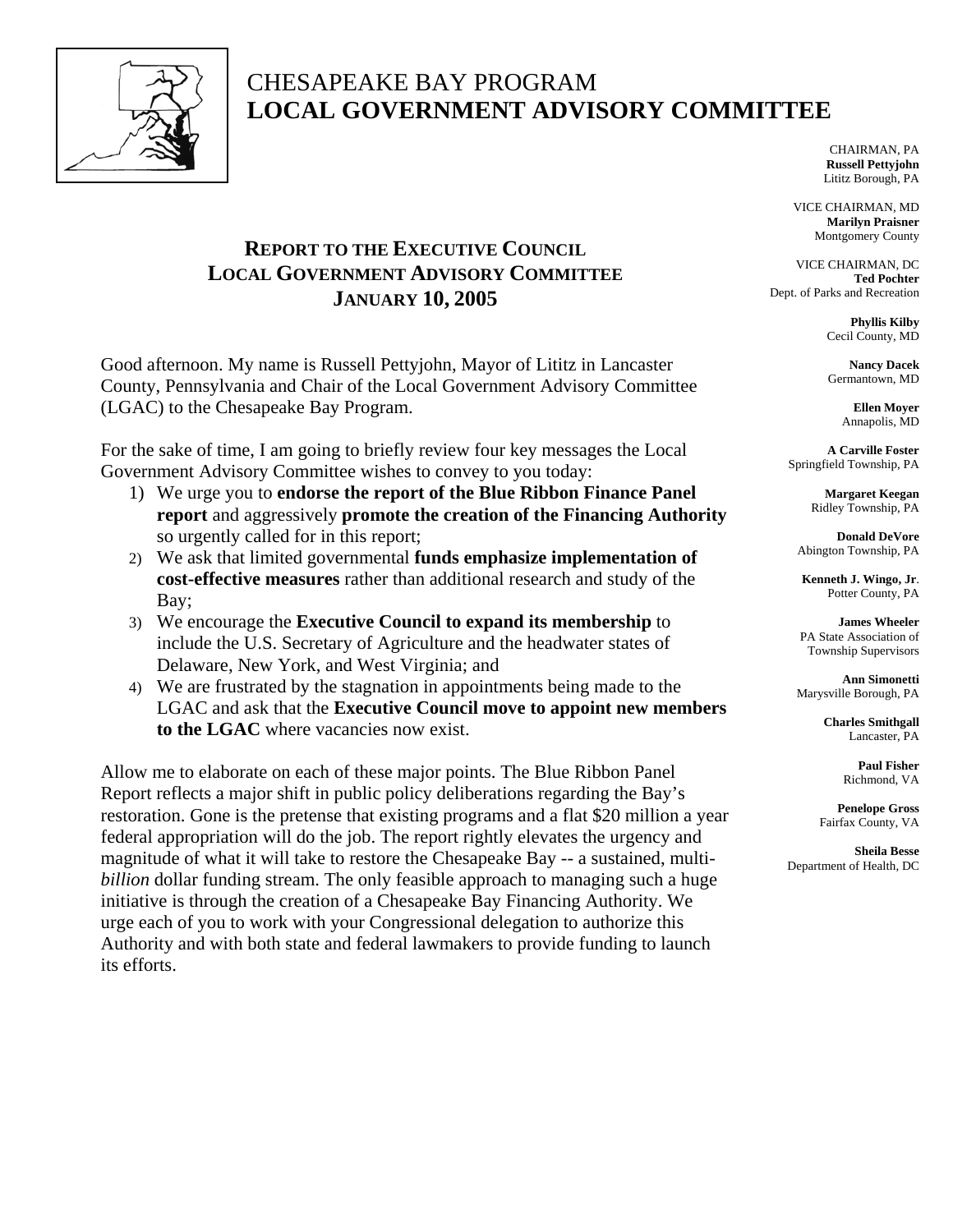For the past few years, LGAC has expressed its desire to see that funding is directed to a greater extent on implementation activities and to a lesser extent on studying the Bay's problems. We therefore applaud the Blue Ribbon Panel report which asserts that a new Financing Authority would be "*simple and flexible, allowing jurisdictions in the watershed to pursue a variety of concrete actions*…"

We recently toured a number of water quality and stream restoration projects in my hometown area of Lancaster County as part of our quarterly LGAC meeting, and I am amazed at how adept local partners can be in pooling resources to remediate degraded waterways, oftentimes spurring economic activity at the same time. We looked at projects that are literally reshaping stream channels so they can function properly for flood control and the filtering of pollutants. We looked at an alternative stormwater facility that is designed to filter runoff from an upstream agricultural landscape. We looked at a rehabilitated stream lined by a farm on one side and a township park on the other that is now a popular fishing spot thanks to the installation of rock structures, riparian plantings, and fencing. (This park is actually named the Warwick Township *Riparian* Park.)

All of these local projects happened because state, federal and local funds generated creative solutions that were designed and implemented by a local partnership of public agencies and private interests. The grants used for these projects were wise, long-term investments – for water quality, wildlife habitat, and the economy of the local area and that of the Chesapeake Bay. In more urban areas, we see the same energy directed at problems dealing with population growth and development.

Whether rural or urban, local governments are critical to the Bay restoration effort. The tributary strategies now under development will lay a great deal of responsibility on local governments to better manage sewage, stormwater, and forest and agricultural lands. Many of these management responsibilities are not supported by regulatory fees or tax dollars. Without seed money or implementation grant dollars, many great ideas and opportunities will flounder; business as usual will take place on our landscape and the Bay will not see improvement.

Should a Financing Authority be authorized, we ask that the Executive Council move quickly to create a task force charged with designing the structure of the Authority; furthermore, we ask that this task force consult with local governments about how to finance local projects. LGAC members have a wealth of experience in funding local initiatives and I urge the task force to tap this expertise at every opportunity.

One area that LGAC will be most interested in being engaged is in future investments in advanced nutrient reduction technology at wastewater treatment plants, which topped the Chesapeake Bay Commission's recent list of the six most cost-effective strategies for the Bay. Technology once considered cost-prohibitive for many communities is now an affordable option for larger treatment